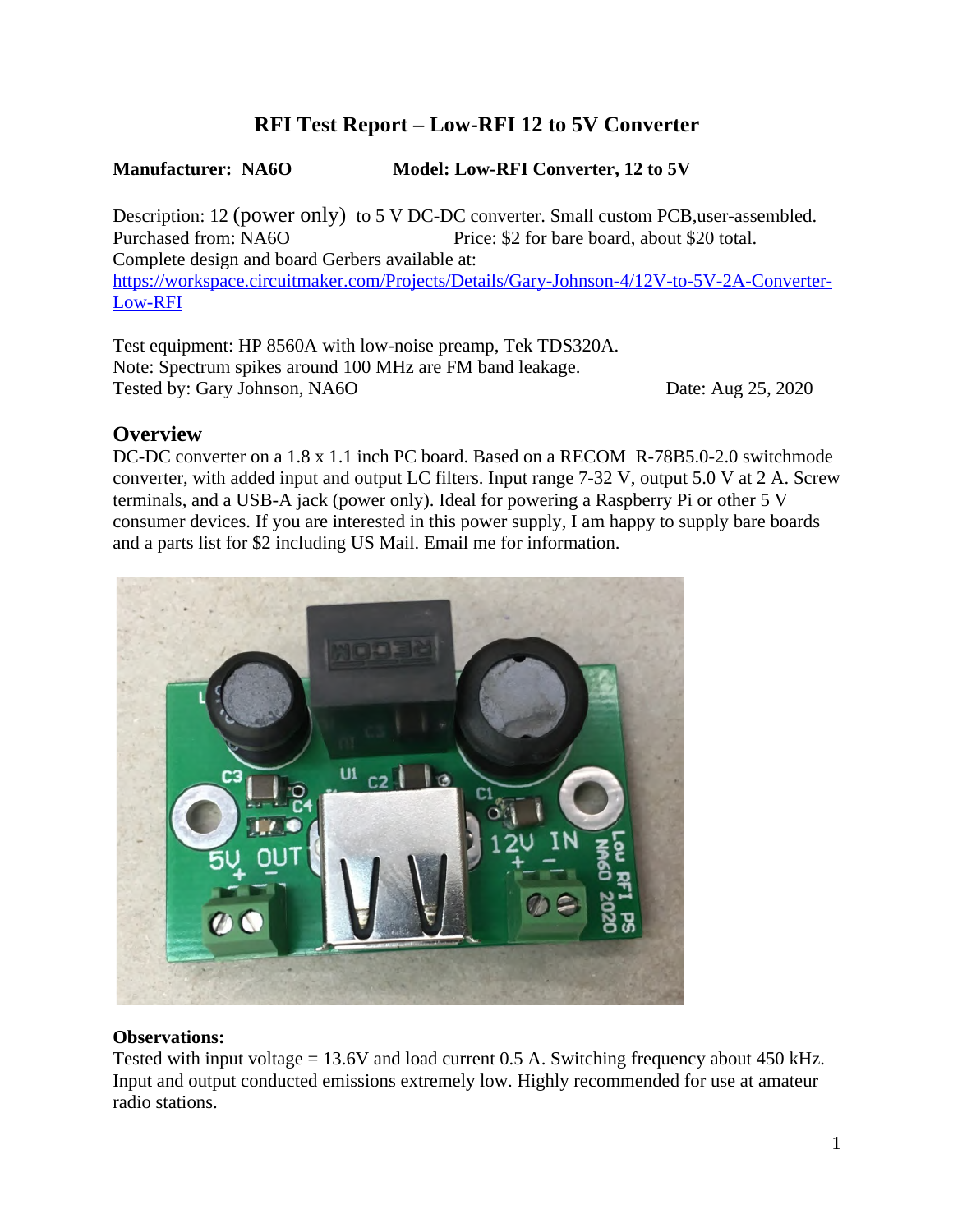#### **Input Normal-mode Spectrum**

FCC regulations do not apply to DC-DC converters, but the Part 15(B) limit is displayed. As a point of comparison, the noise power at 3 MHz is around -80 dBm. If **directly** coupled to your receiver, this would be S8. The input ripple waveform is only 4 mV p-p.



#### **Input Ripple Waveform**

Almost all the energy is below 1 MHz. Level is low enough that this measurement is difficult to make in a repeatable manner.



#### **Output Normal-mode Spectrum**

Energy is concentrated at 450 kHz harmonics, each of which as a -3 dB bandwith of 2.5 kHz. Almost all the VHF energy is contamination from FM broadcast and other local RFI in my unshielded lab.